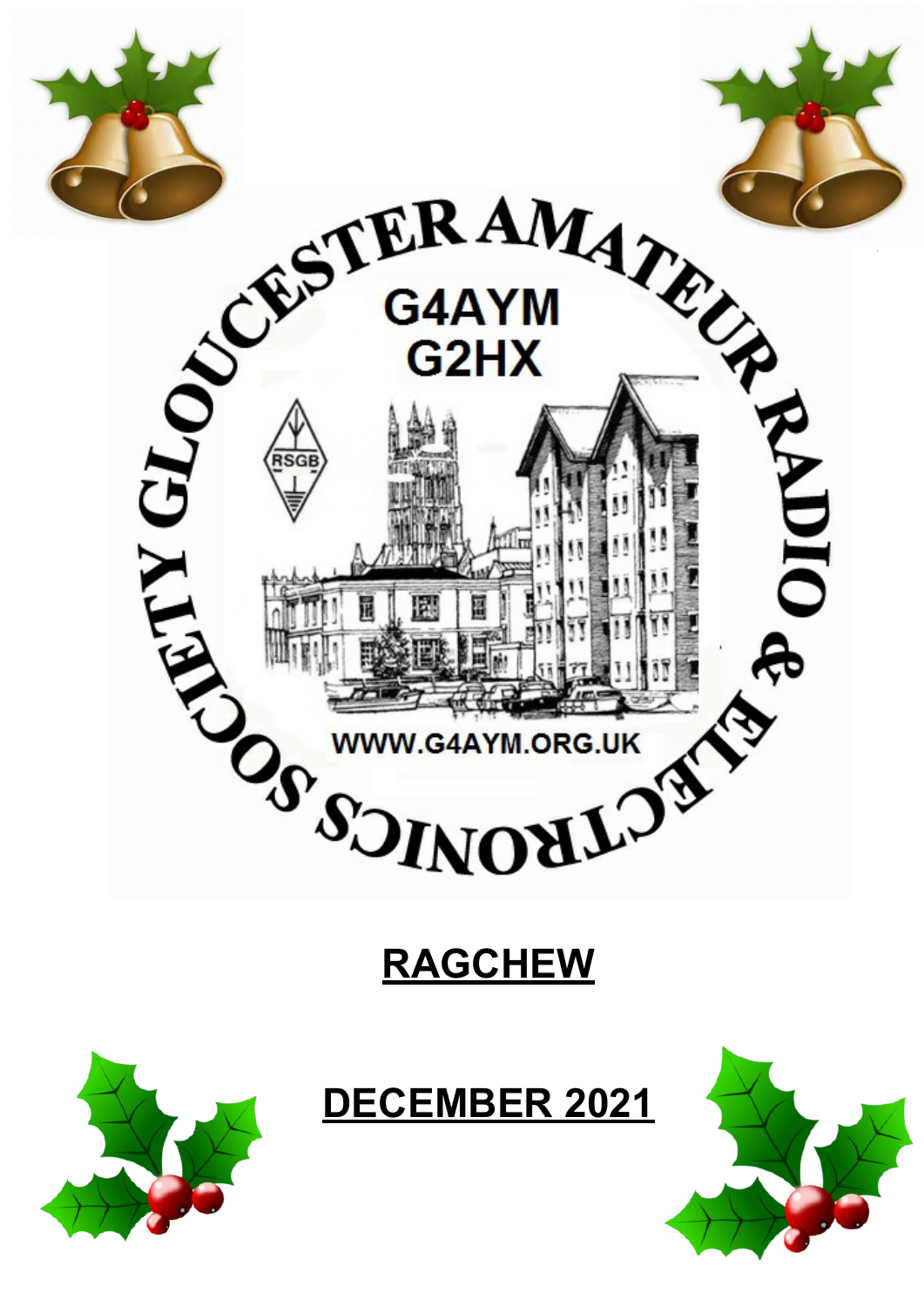# **From the Editor**

In last December's "Ragchew" our Chairman **Dave G4BCA** looked forward to the time when we could all meet up again face-to-face. Happily this came to pass in the Autumn with fortnightly meetings being held in Down Hatherley Village Hall. With rising Covid-19 cases, some members are understandably reluctant to meet others in a closed environment as even being double or triple-jabbed is no guarantee of avoiding infection as Leta and I can both testify. For those who do attend these meetings, be assured that both the hirers (Down Hatherley Village Hall Committee) and the club Committee have assessed the risks involved and provision is made to ensure a safe environment for everyone. During the last few days a new variant of Covid has been discovered in South Africa and restrictions such as mandatory face-masks in shops etc are being re-introduced so caution is the watchword.

In this issue **Tony G4HBV** continues his series **"A Brief History of Radio"** which brings us to the early decades of the 20th century. **Malcolm G6UGW** has some further thoughts on the 1/4 wave antenna and calculating the dimensions of the 5/8 wave antenna.

I describe how I bring an old analogue VOM (volt-ohm-meter) back to life on all ranges and finally (non-radio related) a brief note on a seasonal visitor to our garden.

Can I take this opportunity to thanks all members who have submitted articles during the past twelve months and look forward to receiving more material in 2022.

And to round off, this time of the year (usually in the quiet period between Christmas and the New Year) I check all my equipment and gadgets which contain batteries: checking voltages and looking for any showing signs of leakage. It can save a lot of problems later!

Wishing all members and their families

a Merry Christmas and a Happy New Year

Best 73 and Stay Safe,

**Brian G4CIB**

### **Contest News**

### **By Brian G4CIB**

As the year draws to a close the **VHF UKAC** contest finishing line is almost upon us. As of going to press in the dying days of November, the club is in the following positions:-

Overall UKAC: 18th position out of 42 in the Local Clubs section, and broken down into the various bands as follows:-

50MHz 14<sup>th</sup> out of 31 entries, 70MHz 18<sup>th</sup> out of 26 entries, 144MHz 15<sup>th</sup> out of 41 entries and on 432MHz 15th out of 34 entries

In the **FMAC** series, the club is in 3rd position on 432MHz and 4<sup>th</sup> on 144MHz

I will summarise the **HF results** in the next "Ragchew"

#### **A Seasonal Friend**

#### **By Brian G4CIB**

Back in the summer during my stints in the garden I befriended a young robin which was soon eating mealworms out of my hand. He has since taken up residence in the garden and claimed it as his territory having seen off what I think was another robin from the same brood. He still follows me around whenever I'm in the garden and with these colder days, insists on being fed some worms! Several times he's come into the house and it's the very devil to get him to go back outside!

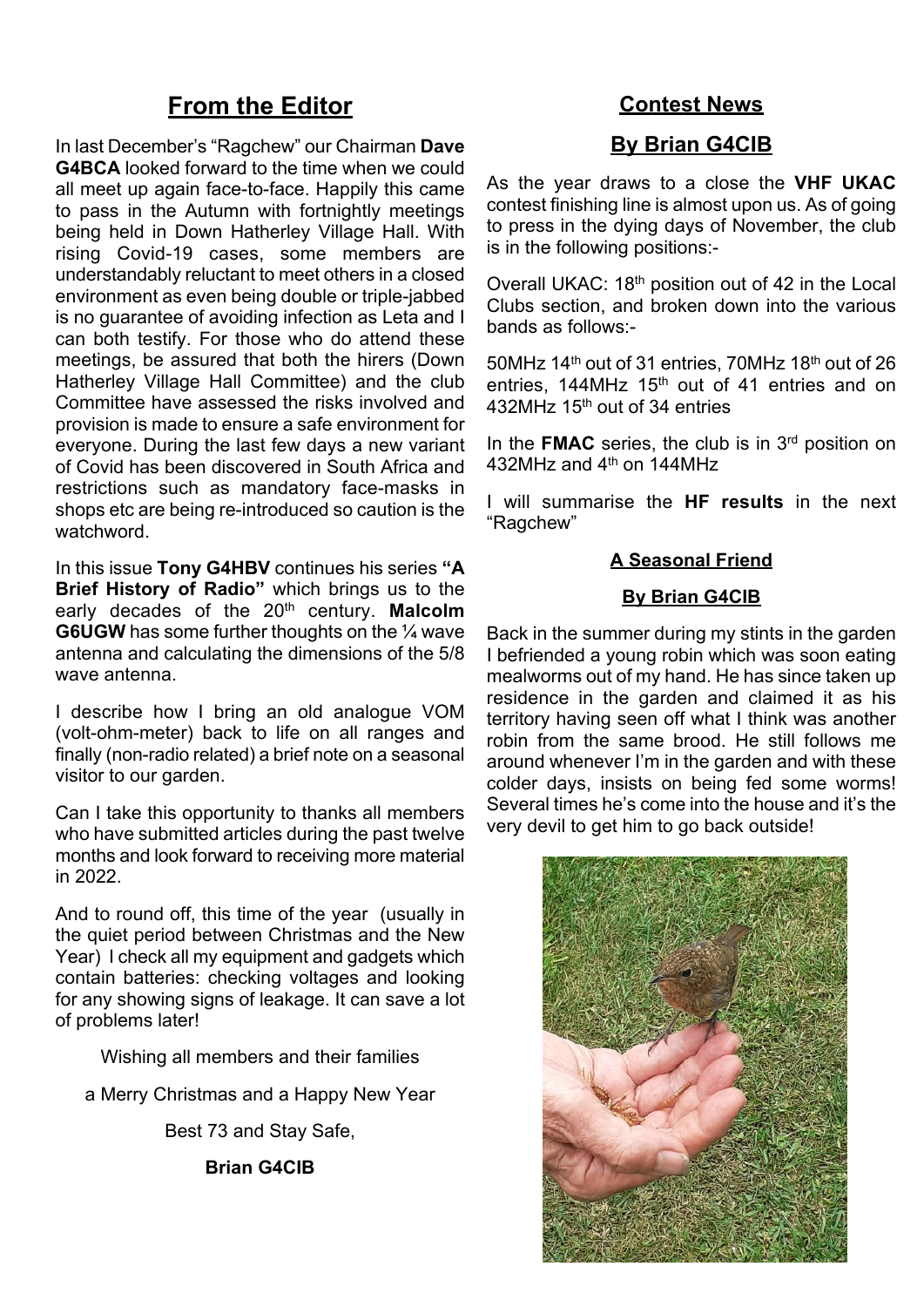# **A Brief History of Radio - Part 5**

### **By Tony G4HBV**

In the time between the late 1890s and the First World War starting in 1914 there was a period when experimenters were either infringing patents or trying to find ways of working around them. This period also saw the demise of the un-tuned radio systems, such as the first of the Marconi company's products. Marconi had demonstrated his system to both the American and British navies, but both had concluded that the working of a radio system, in itself, was not patentable - only individual devices could be so protected. Both navies decided to go their own way. Patent battles in the industry would continue for years.

As an example of what was happening it is interesting to see how various attempts were made to produce the detector and avoid using the patented coherer. There was an electrolytic detector using a fine wire dipping into a platinum cup of dilute acid. Signals were heard in headphones via a potentiometer across the detector. There was a 'tikker' detector which used a rotary slipping contact to break the RF down into random parts that could be heard on headphones.

The Marconi Company invented a magnetic detector which consisted of a soft iron wire travelling between several coils and depended on the hysteresis effect to make the RF audible.

But all these detectors were somewhat of the "freak class" - they all had serious disadvantages; coherers were delicate and subject to vibration and magnetic detectors were of low sensitivity. J. A. Fleming in England had experimented with early electric filament lamps and when he became scientific advisor to the Marconi Company in 1899, he became aware of these problems and in 1904 onwards some Marconi receivers adopted it as the detector. However, although the Fleming valve detector was more sensitive than the magnetic detector, some Marconi operators preferred to continue using magnetic detectors as they were considered more reliable.

However within a year or two, Lee de Forest in America, had invented the triode valve and this was to unleash yet another protracted patent battle.

## **Further thoughts on the ¼ wave antenna**

### **By Malcolm G6UGW**

In a recent "Ragchew" I submitted the calculation for the length of a  $\frac{1}{4}$  wave antenna (divide 7000 by the frequency (in Mhz) and the answer is in centimetres).

Whilst thinking about the  $\frac{1}{4}$  wave antenna and pondering about a 5/8 wave size I realised that a  $\frac{1}{4}$ is two 1/8ths. So to get a 5/8 antenna size divide the  $\frac{1}{4}$  wave result by 2 to get 1/8<sup>th</sup> then multiply by 5 to get the  $5/8<sup>th</sup>$  dimension.

I hope this tip might be of help.